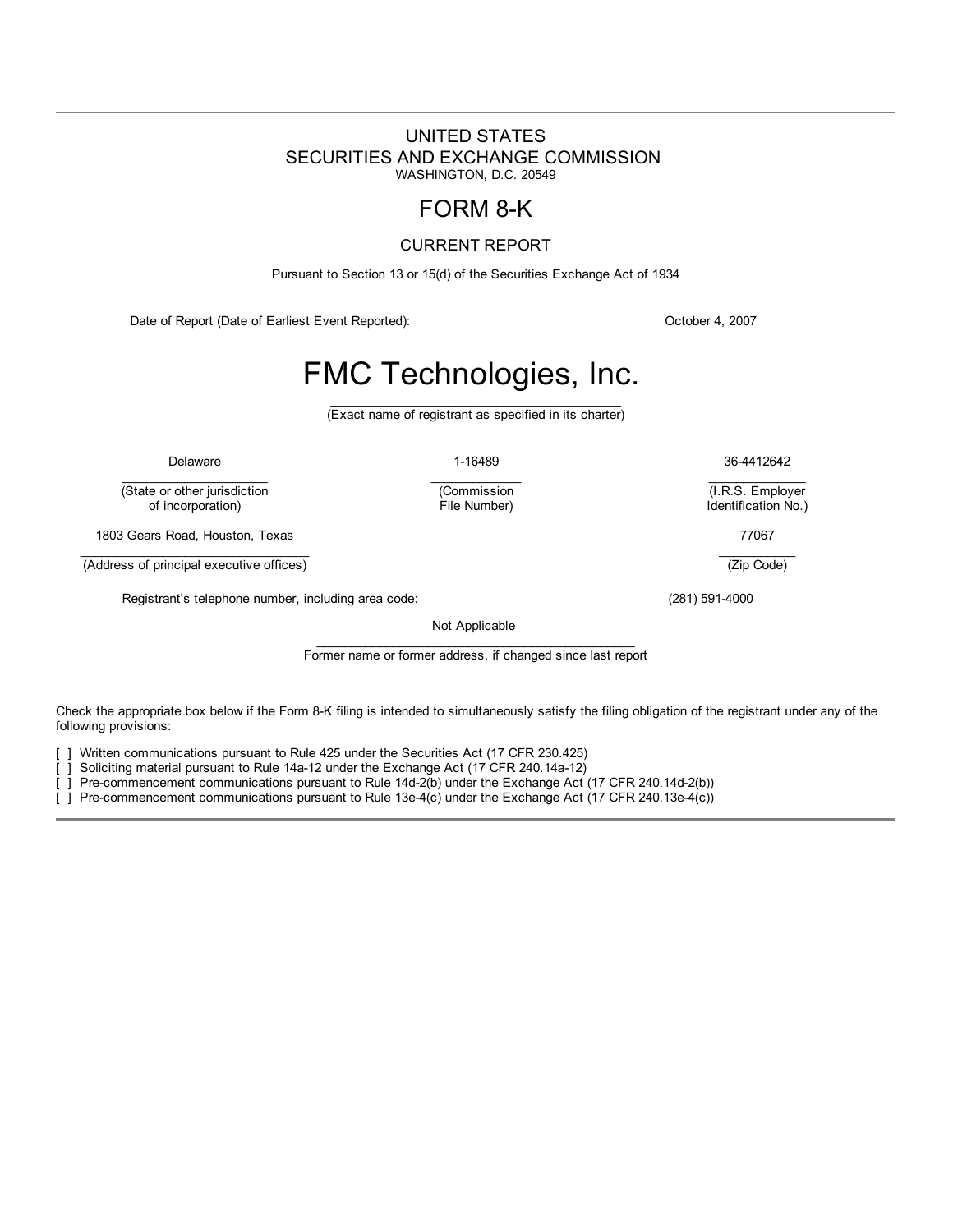#### **Item 1.01 Entry into a Material Definitive Agreement.**

On October 5, 2007, the Board of Directors of FMC Technologies, Inc. (the "Company") approved the recommendation of its Compensation Committee, based on its review of a market compensation analysis of director compensation in major industrial companies and in the oilfield services industry, to increase the targeted value of non-retainer equity grants for non-employee directors under the Company's Incentive Compensation and Stock Plan. Effective January 1, 2008, compensation for the Company's non-employee directors will consist of the following:

Annual Retainer \$ 50,000\* Annual Audit Committee Chairman Fee \$ 12,000 Annual Compensation Committee Chairman Fee \$ 10,000 Annual Nominating and Governance Committee Chairman Fee \$ 8,000 Board Meeting Fee \$ 1,750 per meeting Committee Meeting Fee \$ 2,000 per meeting Annual Non-Retainer Equity Grant Value \$ 170,000\*\*

\*Each director will receive at least \$25,000 of the annual retainer in restricted stock units and may elect to receive the remainder in cash, payable in quarterly installments. Each director will have the option of deferring the cash portion of the annual retainer and receiving it in the form of restricted stock units.

\*\*Restricted stock unit grant awarded in May of each year.

#### Item 5.02 Departure of Directors or Certain Officers; Election of Directors; Appointment of Certain Officers; Compensatory Arrangements **of Certain Officers.**

#### (e) Compensatory Plan Amendment

On October 4, 2007, the Compensation Committee of the Board of Directors of the Company voted to amend Section 16 of the Company's Incentive Compensation and Stock Plan (the "Plan") to include the Committee's ability to claw back certain executive compensation if the Company's financial statements are restated as a result of errors, omissions or fraud. The Seventh Amendment to the Plan states that in the event that the Company's financial statements are restated as a result of errors, omissions or fraud, and to the extent an award exceeds what would otherwise have been awarded based on the restated financial results, the Compensation Committee, in good faith, may cancel any outstanding award granted to the Company's Section 16 officers and if the restatement occurs after the exercise or payment of such award, the Section 16 officer may be required to repay to the Company any gain realized or payment received upon the exercise or payment of such award. The Seventh Amendment to the FMC Technologies Inc. Incentive Compensation and Stock Plan is filed as Exhibit 10.4.o hereto.

#### **Item 9.01 Financial Statements and Exhibits.**

**Exhibits** 

10.4.o Seventh Amendment to the FMC Technologies Inc. Incentive Compensation and Stock Plan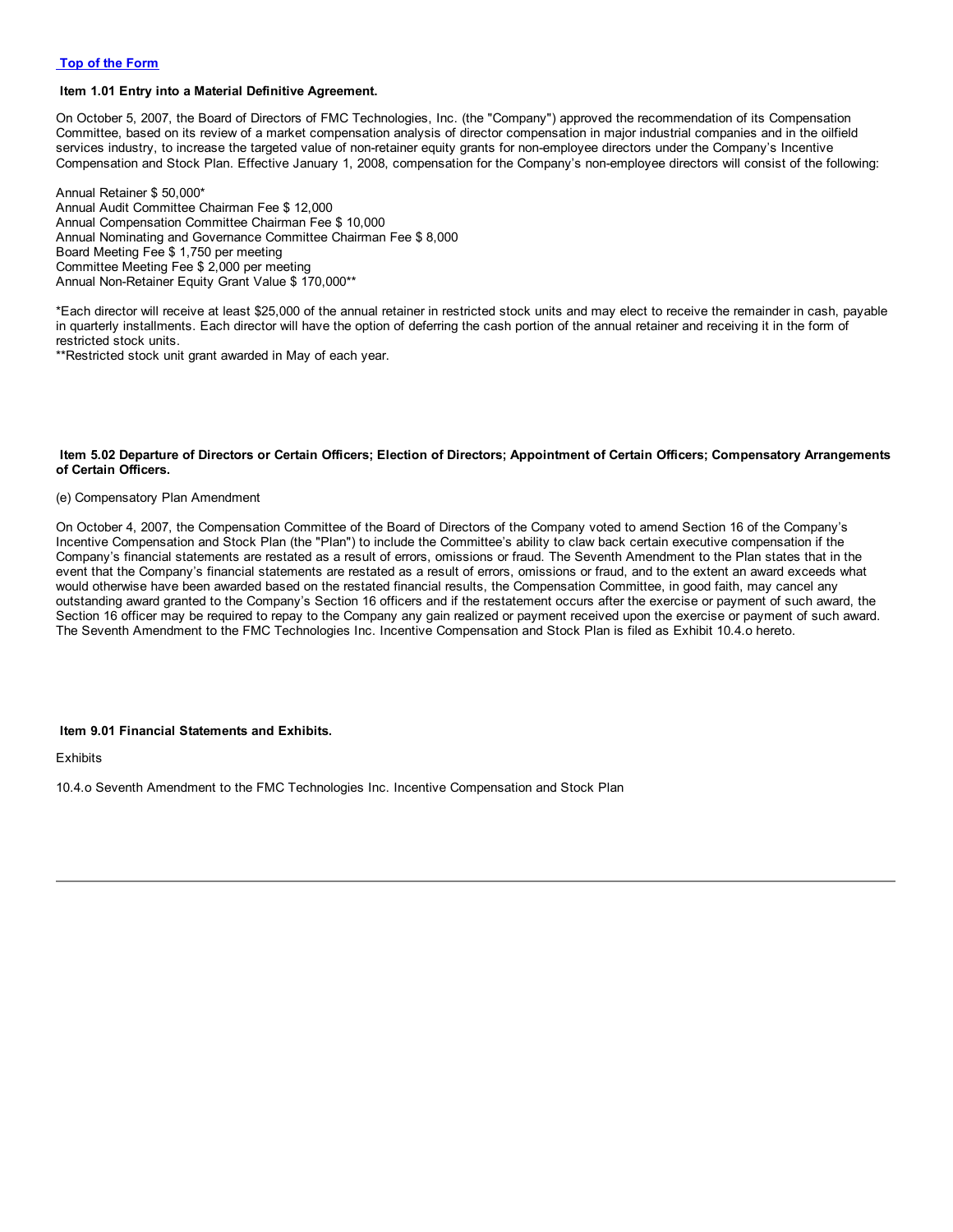### **SIGNATURES**

Pursuant to the requirements of the Securities Exchange Act of 1934, the registrant has duly caused this report to be signed on its behalf by the undersigned hereunto duly authorized.

FMC Technologies, Inc.

*October 11, 2007 By: /s/ William H. Schumann, III*

*Name: William H. Schumann, III Title: Executive Vice President and Chief Financial Officer*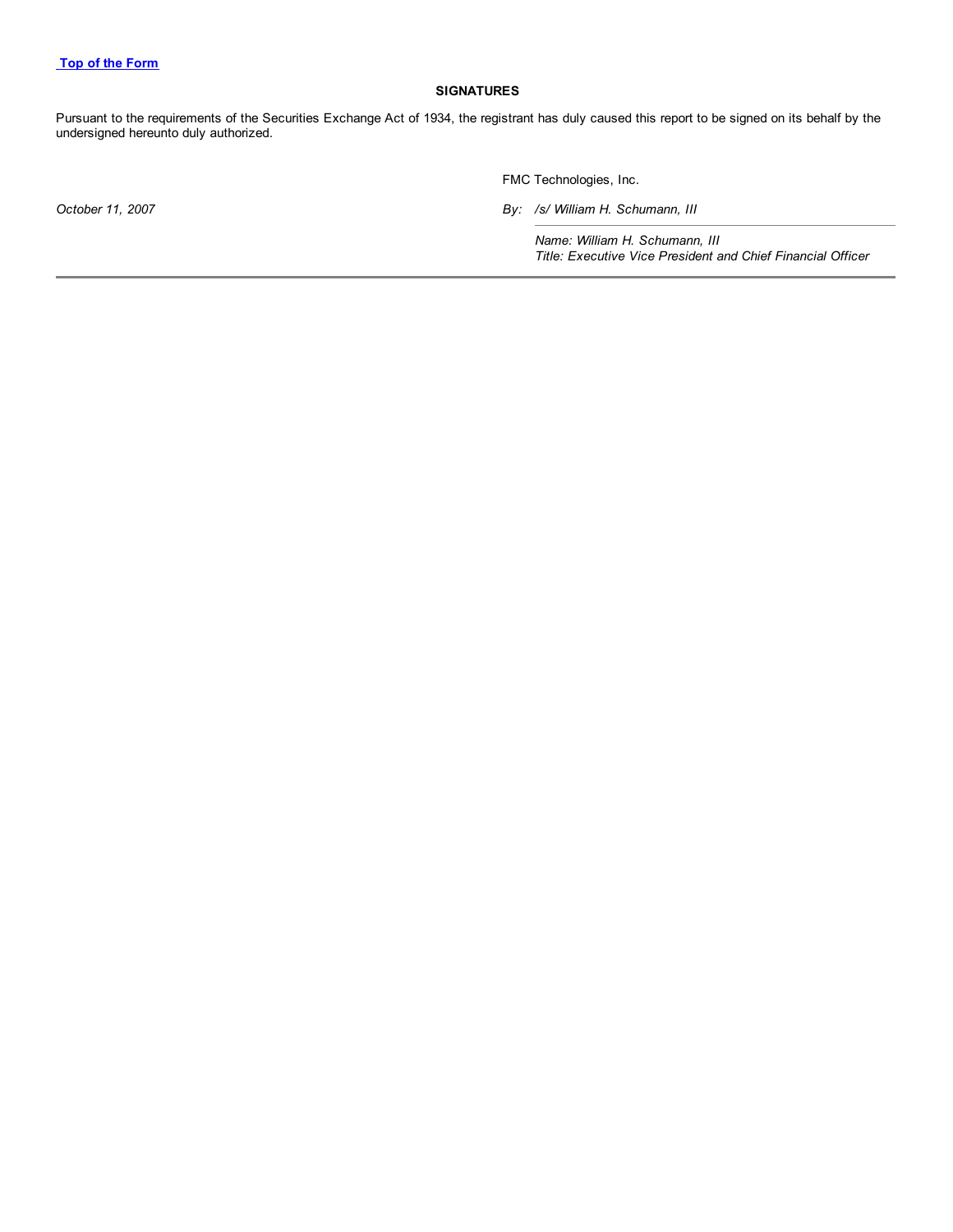## Exhibit Index

| Exhibit No. | <b>Description</b>                                                                      |
|-------------|-----------------------------------------------------------------------------------------|
| 10.4.o      | Seventh Amendment to the FMC Technologies Inc. Incentive<br>Compensation and Stock Plan |